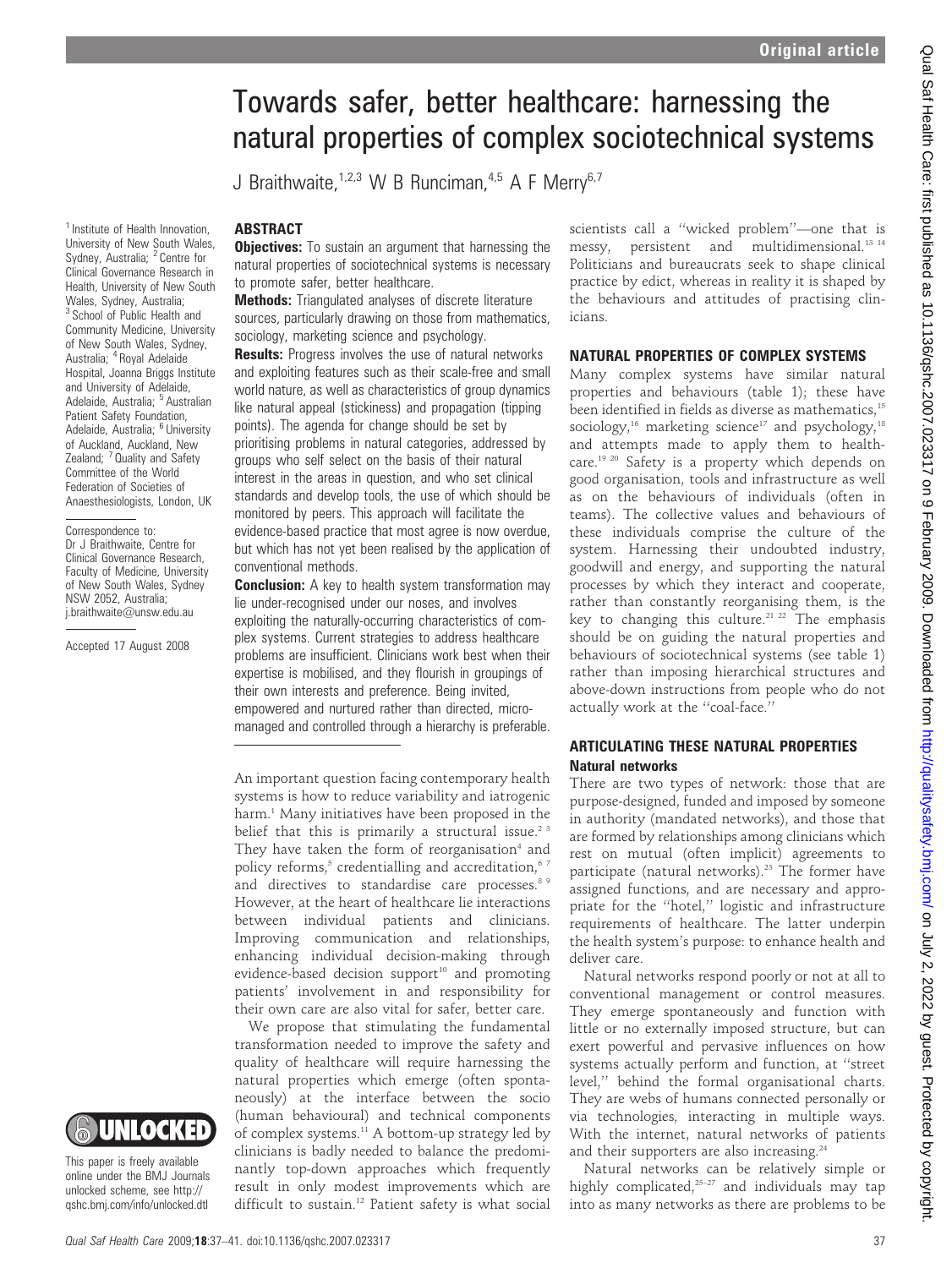| Table 1 Natural properties and features of complex systems |  |
|------------------------------------------------------------|--|
|------------------------------------------------------------|--|

| <b>Properties of complex systems</b>            | <b>Healthcare manifestations</b>                                                                                                                     |
|-------------------------------------------------|------------------------------------------------------------------------------------------------------------------------------------------------------|
| Natural networks                                | Groups of clinicians who interact professionally to share information, support, consult, refer and jointly manage patients                           |
| Natural hubs and scale-free behaviour           | Opinion leaders in networks who disproportionately influence policies, events or practices                                                           |
| Natural pathways, connectivity and small worlds | Communication channels facilitating the rapid dissemination of information via "grapevines" and communities of practice                              |
| Natural appeal and stickiness                   | Messages and communications that are convincing and are absorbed among clinical cohorts                                                              |
| Natural propagation and tipping points          | The point at which a message, idea or practice whose time has come is readily adopted by a critical mass of clinicians                               |
| Natural categories and natural mapping          | The identification of clinically relevant problems grouped as accessible data, to facilitate decision-making and solutions to<br>healthcare problems |
| Natural interest and self-selection             | Clinicians with common concerns and complementary expertise voluntarily grouped together to collectively resolve coal-face<br>clinical problems      |
|                                                 |                                                                                                                                                      |

solved or ends to be achieved. They occur wherever humans cluster in the pursuit of a common purpose or activity, such as adolescent friendships in schools (see fig  $1$ ),<sup>28</sup> the sharing of wisdom across boundaries<sup>29 30</sup> or the improvement of patient care.<sup>31</sup>

Medical examples range from geographically dispersed clinicians weakly related by discipline or common interests (for example, in stroke, trauma or ophthalmology), collaborating to improve care in Australia, $31$  to teams in America reducing catheter-related infections in 103 ICUs,<sup>32</sup> to action-orientated researchers promoting high levels of cooperation among paediatric clinicians in Finland.<sup>33</sup>

### Natural hubs and scale-free behaviour

Nodes in a network might be thought to be randomly related, each with a similar number of connections. However, most networks are actually ''scale-free,'' with unequally distributed nodes with varying numbers of connections.<sup>34-36</sup> A few nodes with many connections form ''hubs'' which emerge naturally and become the distributed force field of the network (for example, the Google search engine, King's Cross station or a prominent, influential clinician). Scale-free networks are less likely to become congested because they concentrate effort efficiently.<sup>37</sup> The internet has such a structure, with a limited



Figure 1 Friendship clusters in a US school. Reprinted with permission from Moody J. Peer influence groups: identifying dense clusters in large networks. Soc Netw 2001;23:261–83.

number of hubs, an inner layer of strongly peer-connected components and an outer layer with many relatively isolated nodes (fig 2).38 Analogous patterns emerge in healthcare, where hubs (prestigious services or clinicians) can have pervasive influences on practices and attitudes among their well-linked inner layer colleagues, and progressively less on the outer layer of poorly connected isolates.

### Natural pathways, connectivity and small worlds

Scholars have sought recently to understand the sociology of different types of networks through an analysis of another natural characteristic, that of ''small worlds.''39 Regardless of the size of any particular network, there are fast routes through them, creating small worlds within large networks.<sup>40</sup> Even among the six billion people on Earth, for example, we can usually map the ties of any two through substantially less than the famous six degrees of separation.<sup>41</sup> Making a small world work using natural pathways does not require personal or corporate knowledge of everyone in a chain or explicit representation of connections, pathways or hierarchies.

### Natural appeal and stickiness

Administrators are always trying to spread messages or influence people through directives, emails and meetings. However, most communications are ignored, and meetings avoided or attended only by a few. This brings us to another concept—not a natural feature of networks, but a phenomenon related to group behaviour. It comes from marketing, and is known as stickiness. Any message to be both remembered and acted upon needs to be sticky.42 43 Stickiness is a function of the intrinsic nature of a message, how it is presented and the effect it has on the recipient. Sticky messages have natural appeal. Awareness of the importance of stickiness challenges communicators to communicate well. Novel or effective communication, smooth transmission modes, embedded cues in the environment and workplace to remind people of the message, forcing functions to facilitate compliance with the message and a critical mass of champions or opinion leaders can all be important in getting a message to stick.

### Natural propagation and tipping points

The stage at which a critical mass for sustained or escalating momentum in any system is reached is what Gladwell calls a ''tipping point,''18 an idea used in classic epidemiology. It is the pivotal juncture at which a concept, social movement or epidemic takes hold.44 45 One or more triggers may be needed for a state change. Although there are many potential candidates, several stand out: persuasive, catalytic individuals,<sup>46</sup> memorable, even irresistible messages<sup>47</sup> and conducive contexts.<sup>45</sup> A tipping point is not easy to evoke. An example in medicine that has taxed the best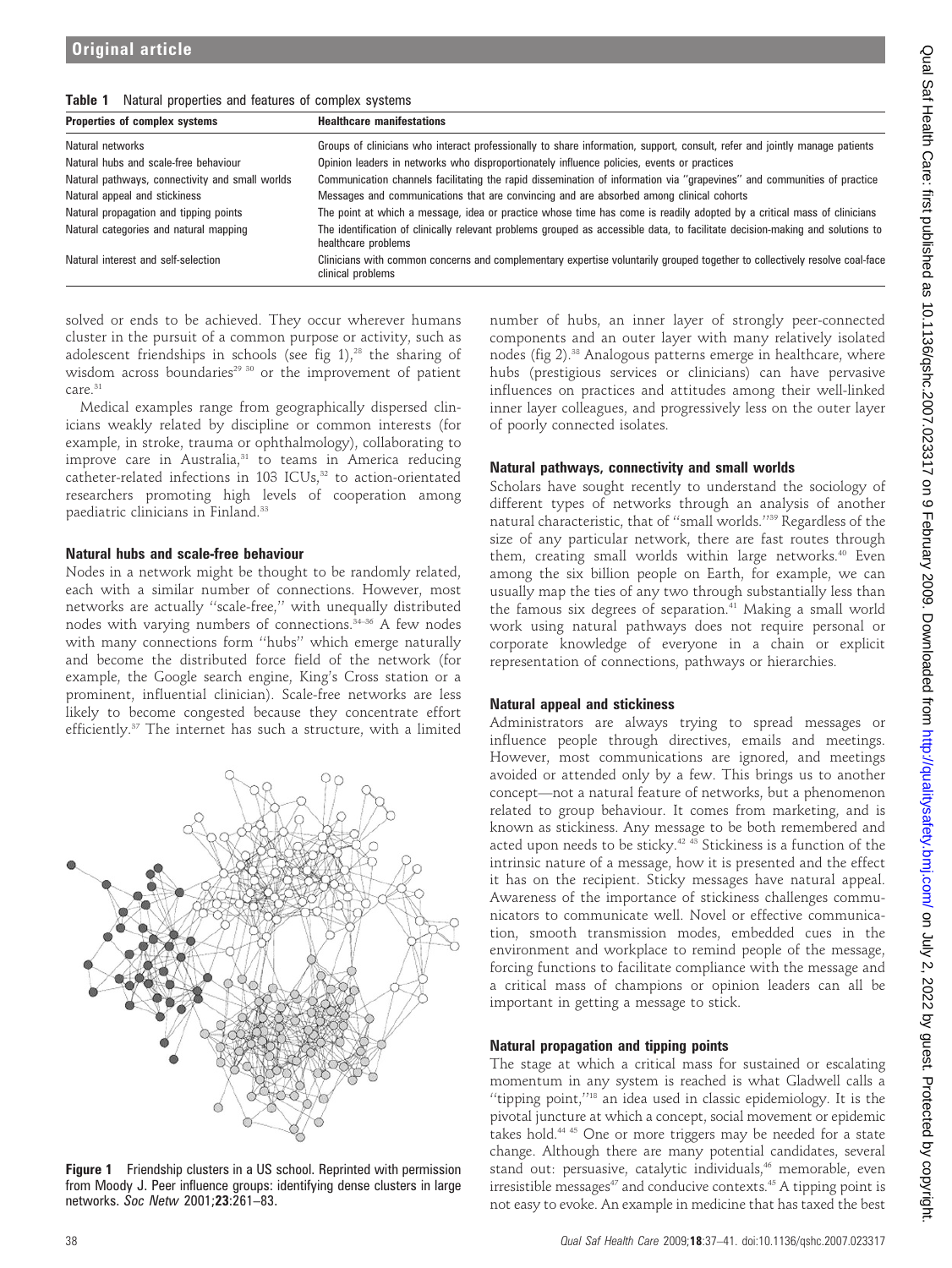

Figure 2 Structural typology of the internet. Reprinted with permission from Carmi S, Havlin S, Kirkpatrick S, et al. A model of Internet typology using k-shell decomposition. Proc Natl Acad Sci U S A 2007;104:11150–4.

minds over the last two decades is ''evidence-based medicine,''48 an undeniably seductive concept, but one which is yet to demonstrate self-propagation and has proved resistant to conventional measures for inducing change. The missing ingredients for the requisite degree of stickiness may be the redesign of the interface between information technology and clinicians at the point of care, work-flow forcing functions making it easier to do the right thing and harder to do the wrong thing,<sup>49</sup> and peergroup self-regulation involving meaningful surveillance between colleagues.50

Examples of the power of networks continue to emerge. In the longstanding Framingham Heart Study, clusters of obese individuals were identified in networks of social ties (fig 3). The risk of obesity for those with obese friends was increased more than 50%. The influential factor was social, not geographic, distance.<sup>51</sup> The lesson is a profound reminder that desirable or undesirable behaviours can propagate via networks.

## Natural categories and natural mapping

Patients may be placed at avoidable risk by being subjected to a flawed plan, by the flawed execution of a plan or both. $52$  To devise and disseminate effective preventive and corrective strategies, it is necessary to identify what is going wrong and then how and why.53 The major studies on appropriateness of care and on adverse events have not adequately provided this information in a manner that is meaningful for clinicians. Qualitative analysis of the problems identified in these studies is needed. They should be placed into clinically meaningful categories (principal natural categories or groups of problems amenable to a common solution), based on their contextual features and contributing factors.<sup>54</sup> The characteristics of natural categories, with examples, have been described elsewhere.55 Natural categories will form the basis of the International Classification for Patient Safety, which is currently being developed.<sup>56</sup>

Natural mapping, a concept described by Norman, allows the components and attributes of an entity, schema or problem to be grouped in a representation reflecting their relationships in the real world.49 In healthcare, this facilitates a hierarchical



**Figure 3** Framingham Heart Study and obesity networks. Reprinted with permission from Christakis N, Fowler J. The spread of obesity in a large social network over 32 years N Engl J Med 2007;357:370-9.

classification of incidents which allows detailed information to be elicited from reports or documents in a comprehensive, structured but intuitive way, and stored in a database from which meaningful information can readily be extracted and analysed for the generation of solutions to problems with safety and patient care.<sup>53 57</sup> The process includes seeking consensus from groups of clinicians on what the relevant constructs and concepts are, what terms or descriptions should be used and how they should be represented. Testing these constructs and concepts against real-world information (such as incident reports, complaints or coroners' recommendations) permits iterative improvement, progressively enhancing their validity.<sup>58</sup> The reliability of these processes is a function of the reproducibility with which incidents can be deconstructed into their components. This in turn depends on how intuitive (or natural) the categories and cascades of questions (maps) are, and how ''user-friendly'' the overall system is.

## TOWARDS A BOTTOM-UP SOLUTION TO PATIENT SAFETY Putting natural interest and self selection to work

For every healthcare problem there are networks, hubs and subclusters made up of clinicians with a special interest and expertise in that area. Such people are typically willing to devote time and effort to solving the problems in which they have a natural interest, as part of their professional lives, whether or not adequate funding is available. ''Hub'' clinicians should be asked to collaborate with others who have a genuine aptitude and passion for addressing a particular problem, to review that problem, devise and implement corrective measures, and ensure sustained surveillance and frequent updating of the solutions (see box 1).<sup>57 59 60</sup>

## Exploring the proposition

We suggest, in parallel with above-down initiatives to improve the safety and quality of healthcare, that clinical standards be set by expert groups for each of the individual problems which compromise the safety and quality of healthcare by harnessing the natural properties of networks and clinicians' behaviour. A good start has been made with the development of evidencebased clinical guidelines by organisations such as the National Institute for Health and Clinical Excellence in the UK (NICE)<sup>61</sup> and the Joanna Briggs Institute (another self-propagating network; see box 2), $\infty$  but ongoing effort is essential, as new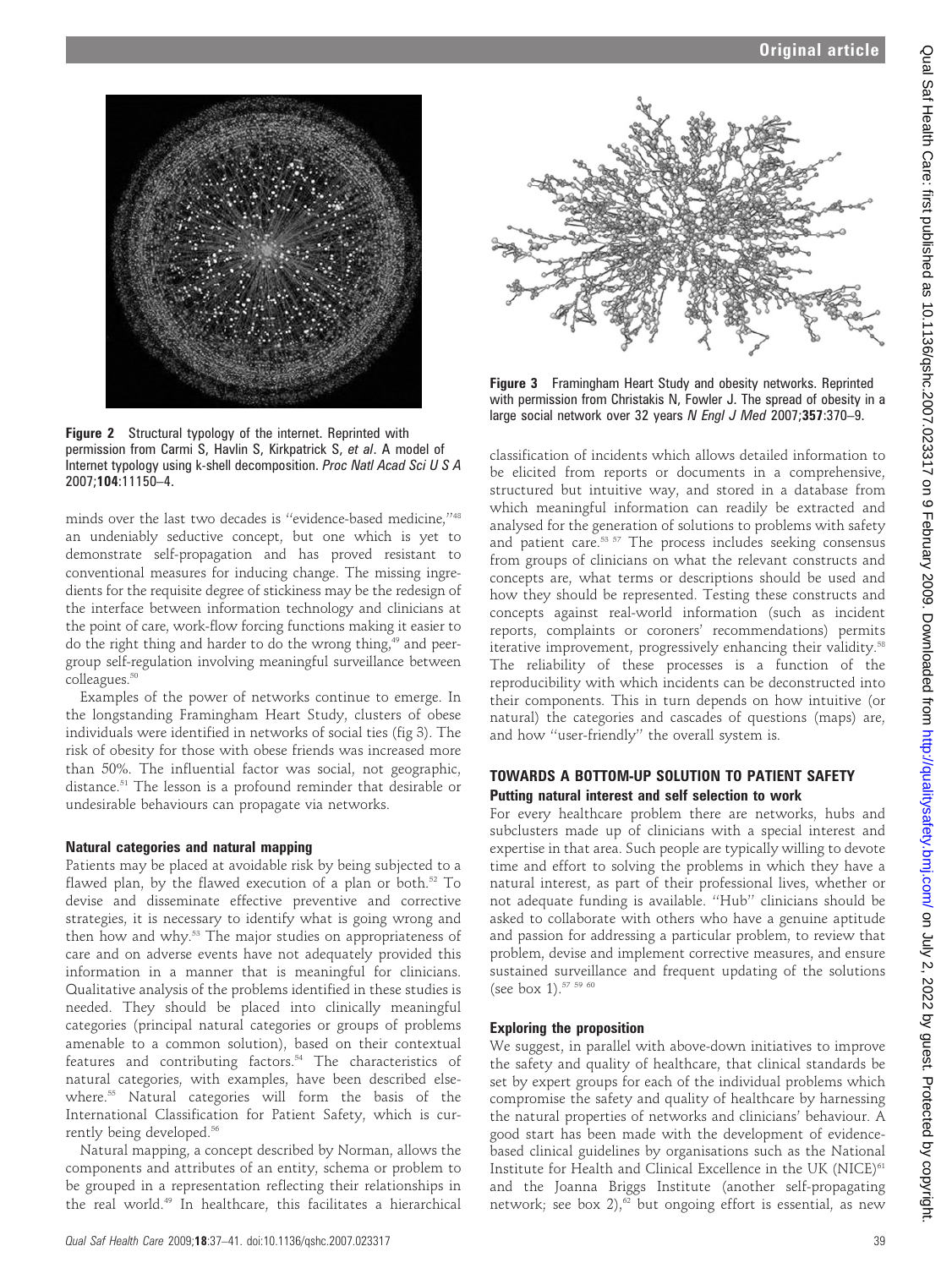## Box 1 A tale of a natural network and propagation of a sticky idea<sup>57 59</sup>

By the late 1980s, important technological advances provided the potential for safer anaesthesia with devices such as pulse oximeters and capnographs. When anaesthetists requested access to these, they were ignored by administrators. Frustrated, a meeting was called in Australia of influential clinicians. The idea had such natural appeal that 63 of 65 people invited attended the meeting in May 1987, the majority of whom represented hubs of natural networks interested in subjects allied to safety and monitoring. All had to pay their way to the meeting which was called at short notice and not under the auspices of any professional college, society or association. Everyone who was asked to present a paper did so and provided copy for the 36 manuscripts which were published 10 months later.<sup>57</sup> These recommended minimum standards which were endorsed by the relevant professional bodies at national, and, later, international levels. Despite opposition from administrators, oximeters were introduced for every anaesthetised patient and capnographs for every intubated and/or ventilated patient. The idea ''tipped,'' and it became unacceptable to conduct anaesthesia in developed countries without the use of these devices. An analysis of 4000 incidents and 1200 medicolegal reports over the period 2000–2005 revealed not a single case of hypoxic brain damage or death due to inadequate ventilation or undetected oesophageal intubation, problems which had plagued anaesthesia until the late 1980s.<sup>59</sup> This is an example of quadruple-loop learning (at personal, organisational, national and international levels),<sup>53</sup> and a bottom-up initiative which gained traction by harnessing some of the natural properties of a sociotechnical system.

problems will continue to emerge at the leading edge of medical advances. The plethora of new errors associated with the introduction of computer order entry provide an example.<sup>63</sup> Problems to address initially could be those clearly shown to be widespread, costly and amenable to mitigation by proven interventions of reasonable cost- and risk-benefit.<sup>54 64 65</sup>

Once a problem that needs to be addressed has been identified, a meeting should be arranged to develop a tool to address it. Modest funding should be provided for two or three acknowledged experts to attend and present reviews of the relevant information. A public invitation should be issued to all with an interest in the area. In this way, the natural hubs of existing networks relevant to the problem can be gathered together to strengthen existing links between networks and establish new ones, thereby facilitating the ongoing generation of effective solutions to the particular problem.

Ideal tools should: explain the underlying principles; outline the necessary tasks; record that they have been done; facilitate audit; and promote dissemination, stickiness and use of the principles in question. They should be endorsed by the relevant professional organisations as clinical standards, with a requirement that they should be used whenever appropriate. Their design should make compliance easy, and clinicians should be involved in their design to facilitate this. Documented justification of non-compliance should be required. The underlying rationale for the tool, and the process by which it was developed, should be published (ideally in the peer-review literature) and made available on the internet; a plain language version should be developed for patients and laycarers. The tool should be refined over time on the basis of feedback from those who use it.

## Natural surveillance and collegial behaviour

A transparent process is needed for identifying persistent noncompliance with these tools, with a view to progressively improving standards. It has been shown that formal surveillance may be acceptable to practising clinicians.<sup>66 67</sup> We recommend a peer-review audit. This is practical because much routine clinical practice involves the following of pathways and algorithms by individual clinicians through habit, so it is possible to identify the routine practices of most clinicians by reviewing as few as 10 or 20 medical records. We propose that peers review each other's compliance with agreed tools on a regular basis, as part of normal professional practice, and accreditation agencies can then randomly check for evidence of tool use. This would provide a transparent process for identifying persistent non-compliance with standards and an objective basis for opening discussions to understand and address the issues.

### **CONCLUSION**

There is now compelling evidence and widespread acceptance that there are problems in healthcare that must be addressed and that current approaches to addressing them are inadequate.68 Education, persuasion and attempts to change practice through existing hierarchical structures have largely failed in the face of the entrenched opposing forces of clinical autonomy and the traditional tolerance of individual and regional variations in practice.11 Evidence-based practice is overdue. It is time to do something different.

We recommend harnessing the natural properties of the sociotechnical system that comprises healthcare, and guiding the existing practices which come naturally to clinicians, so that these can be developed and used to promote continuous quality improvement with effective self-regulation.<sup>50</sup> Clinicians, like other professionals, work best when they are allowed to flourish in groupings of their own interests and preference, are empowered rather than directed, and nurtured and influenced by their peers rather than controlled by others. They are likely

## Box 2 Joanna Briggs Institute for Evidence-Based Healthcare—another self-propagating network

This organisation was formed in 1996 with a single corporate member. It was not under the auspices of any professional body but has alliances with several as well as with hospitals and universities. Within a decade it had 26 centres in 15 countries, with members in 48 countries, and 2000 corporate members. The core business is the generation of annually updated evidence-based guidelines based on systematic literature reviews. There are now 1200 systematic reviews and 200 packages of guidelines which can be compiled, using software available for members, into customised clinical practice manuals. Software is also available for clinical audit, benchmarking and tracking evidence of practice change. There are now plans to harness the concepts and networks to complement international and national collaborations for translating evidence into practice.